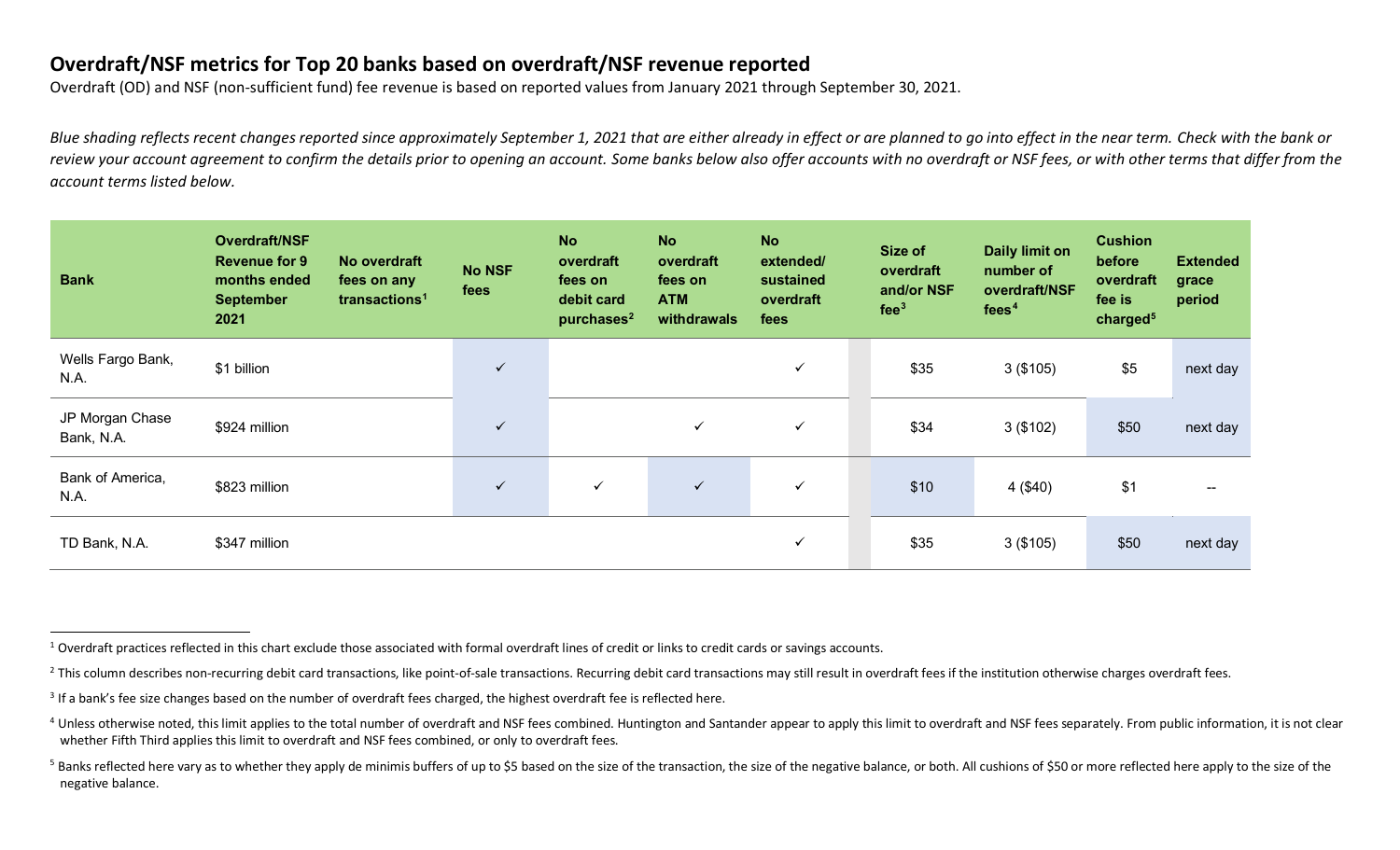<span id="page-1-0"></span>

| <b>Bank</b>                               | Overdraft/NSF<br><b>Revenue for 9</b><br>months ended<br><b>September</b><br>2021 | No overdraft<br>fees on any<br>transactions <sup>1</sup> | <b>No NSF</b><br>fees | <b>No</b><br>overdraft<br>fees on<br>debit card<br>purchases <sup>2</sup> | <b>No</b><br>overdraft<br>fees on<br><b>ATM</b><br>withdrawals | <b>No</b><br>extended/<br>sustained<br>overdraft<br>fees | Size of<br>overdraft<br>and/or NSF<br>fee <sup>3</sup> | <b>Daily limit on</b><br>number of<br>overdraft/NSF<br>fees <sup>4</sup> | <b>Cushion</b><br>before<br>overdraft<br>fee is<br>charged <sup>5</sup> | <b>Extended</b><br>grace<br>period |
|-------------------------------------------|-----------------------------------------------------------------------------------|----------------------------------------------------------|-----------------------|---------------------------------------------------------------------------|----------------------------------------------------------------|----------------------------------------------------------|--------------------------------------------------------|--------------------------------------------------------------------------|-------------------------------------------------------------------------|------------------------------------|
| <b>Truist Bank</b>                        | \$301 million                                                                     |                                                          | $\checkmark$          |                                                                           |                                                                | $\checkmark$                                             | \$36                                                   | 6 (\$216)                                                                | \$5                                                                     |                                    |
| U.S. Bank N.A.                            | \$242 million                                                                     |                                                          | $\checkmark$          |                                                                           |                                                                |                                                          | \$36                                                   | 4(\$144)                                                                 | \$50                                                                    | next day                           |
| Regions Bank                              | \$221 million                                                                     |                                                          | $\checkmark$          |                                                                           |                                                                | $\checkmark$                                             | \$36                                                   | 3(\$108)                                                                 |                                                                         |                                    |
| PNC Bank, N.A. <sup>6</sup>               | \$210 million                                                                     |                                                          | $\checkmark$          |                                                                           |                                                                | $\checkmark$                                             | \$35                                                   | $1($ \$35)                                                               | \$5                                                                     | next day                           |
| <b>USAA Federal</b><br>Savings Bank       | \$139 million                                                                     | $\checkmark$                                             |                       | $\checkmark$                                                              | $\checkmark$                                                   | $\checkmark$                                             | \$29                                                   | $3($ \$87 $)$                                                            | --                                                                      | n/a                                |
| <b>Huntington National</b><br><b>Bank</b> | \$119 million                                                                     |                                                          |                       |                                                                           |                                                                |                                                          | \$36                                                   | 4 each (\$288)                                                           | \$50                                                                    | next day                           |
| Citizens Bank, N.A.                       | \$115 million                                                                     |                                                          |                       |                                                                           |                                                                |                                                          | \$37                                                   | 5(\$185)                                                                 | \$5                                                                     | next day                           |
| <b>Woodforest National</b><br><b>Bank</b> | \$107 million                                                                     |                                                          |                       |                                                                           |                                                                | $\checkmark$                                             | \$32                                                   | 3(\$96)                                                                  | \$1                                                                     |                                    |
| KeyBank N.A.                              | \$80 million                                                                      |                                                          |                       |                                                                           |                                                                |                                                          | \$38.50                                                |                                                                          | --                                                                      |                                    |
| Fifth Third Bank, N.A.                    | \$78 million                                                                      |                                                          |                       |                                                                           |                                                                |                                                          | \$37                                                   | 3 (\$111 in<br>overdraft fees)                                           | \$5                                                                     | next day                           |

 $6$  Includes overdraft/NSF revenue of BBVA USA, which PNC acquired effective June 1, 2021.